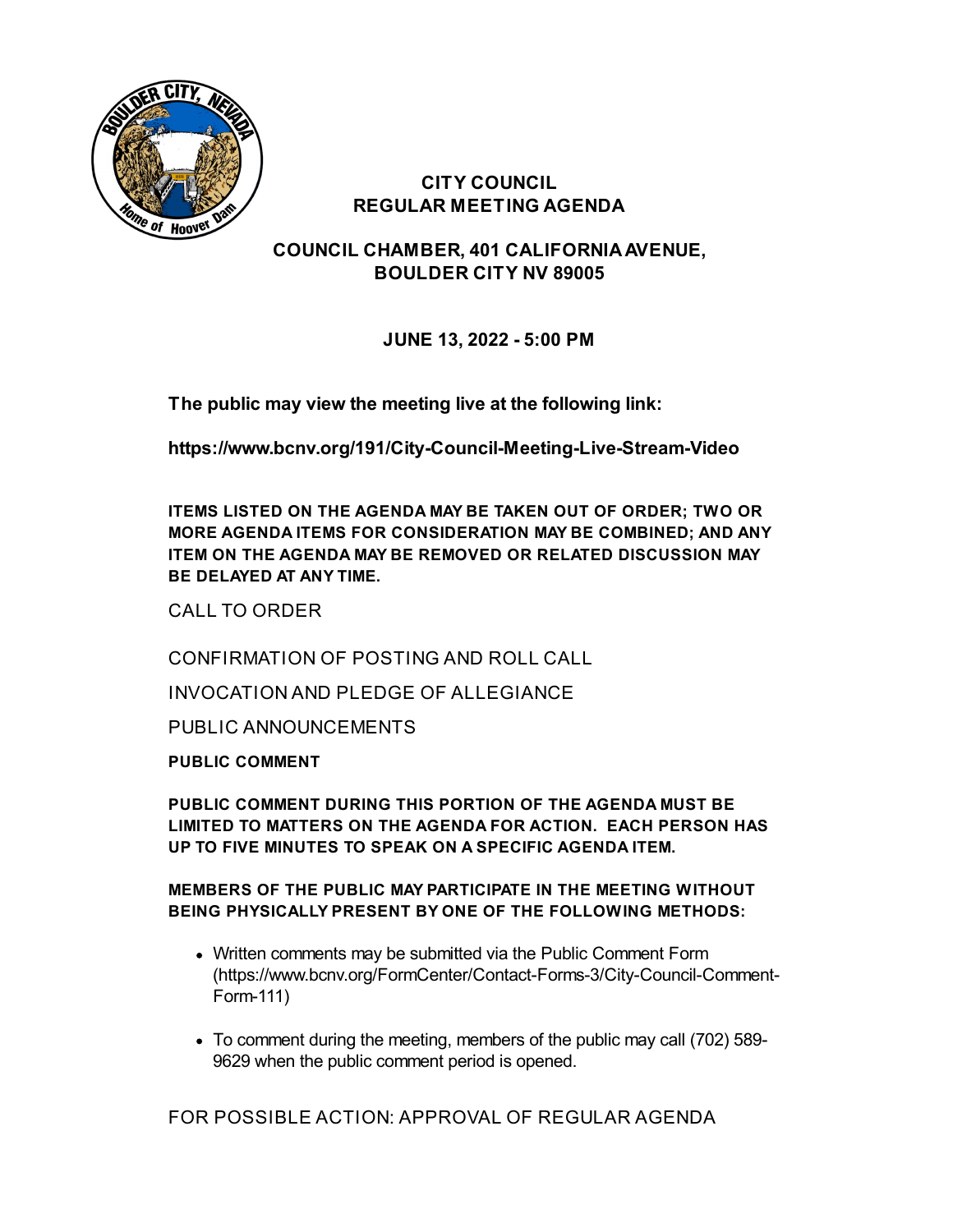## FOR POSSIBLE ACTION: APPROVAL OF CONSENT AGENDA

### CONSENT AGENDA

- 1. For possible action: [Approval](file:///C:/Windows/TEMP/CoverSheet.aspx?ItemID=4956&MeetingID=688) of minutes of the May 24, 2022 regular meeting
- 2. For possible action: Resolution No. 7463, a resolution of the City of Boulder City, Nevada, approving Agreement No. 20-1897A (Interlocal Contract 1205) the First Supplemental Interlocal Contract, between the City of Boulder City and the Regional Transportation Commission of Southern Nevada to increase project funding in the amount of \$35,000.00 for the Pedestrian Safety Upgrades Program 2020-21, B.C. Project No. [20-1113-STR,](file:///C:/Windows/TEMP/CoverSheet.aspx?ItemID=5138&MeetingID=688) and amending both the revenues and expenditures of the Fiscal Year 2021-2022 Capital Budget
- 3. For possible action: Resolution No. 7464, a resolution of the City Council of Boulder City, Nevada, awarding a bid to Mountain Pine Construction, in the amount not to exceed \$541,352.00 for the Water Service [Replacements](file:///C:/Windows/TEMP/CoverSheet.aspx?ItemID=5139&MeetingID=688) – Golf Course Estates, B.C. Project No. 22-1146-WD and amending both the revenues and expenditures of the Fiscal Year 2021-2022 Water Utility Fund budget
- 4. For possible action: Resolution No. 7465, a resolution of the City Council of Boulder City, Nevada, amending the FY 2021-2022 Vehicle/Equipment Replacement Fund's Budget to reallocate funds

## REGULAR AGENDA

- 5. Recognition and [presentation](file:///C:/Windows/TEMP/CoverSheet.aspx?ItemID=5155&MeetingID=688) of certificates to the Boulder City High School Girls' Swim Team and Boys' Volleyball 2022 State Champions
- 6. For possible action: Matters related to dark sky friendly lighting and outdoor lighting standards:

A. Receive presentation from Ms. Pipkin, Biologist for Night Skies Program, National Park Service, regarding benefits of Natural Night Skies for communities and update on the Travel and Tourism EDA Grant

B. City Council discussion and direction on potential outdoor lighting standards

- 7. For possible action: [Consideration](file:///C:/Windows/TEMP/CoverSheet.aspx?ItemID=5135&MeetingID=688) of Bill No. 1916, an ordinance of the City of Boulder City, Nevada, approving Agreement No. 22-1980 between the City of Boulder City and Townsite Solar 2 LLC for an option to lease of approximately 88 acres of land located 0.6 miles south of the Interstate 11/US 95 Interchange and immediately west of US 95 for purposes of a solar energy production facility at an annual lease rate of \$2,000 per acre
- 8. For possible action: Resolution No. 7466, a resolution of the City Council of Boulder City, Nevada, ratifying the [Declaration](file:///C:/Windows/TEMP/CoverSheet.aspx?ItemID=5131&MeetingID=688) by the City Manager of the City of Boulder City, Nevada, declaring an end to the State of Emergency and repealing Resolution No. 7084 in its entirety